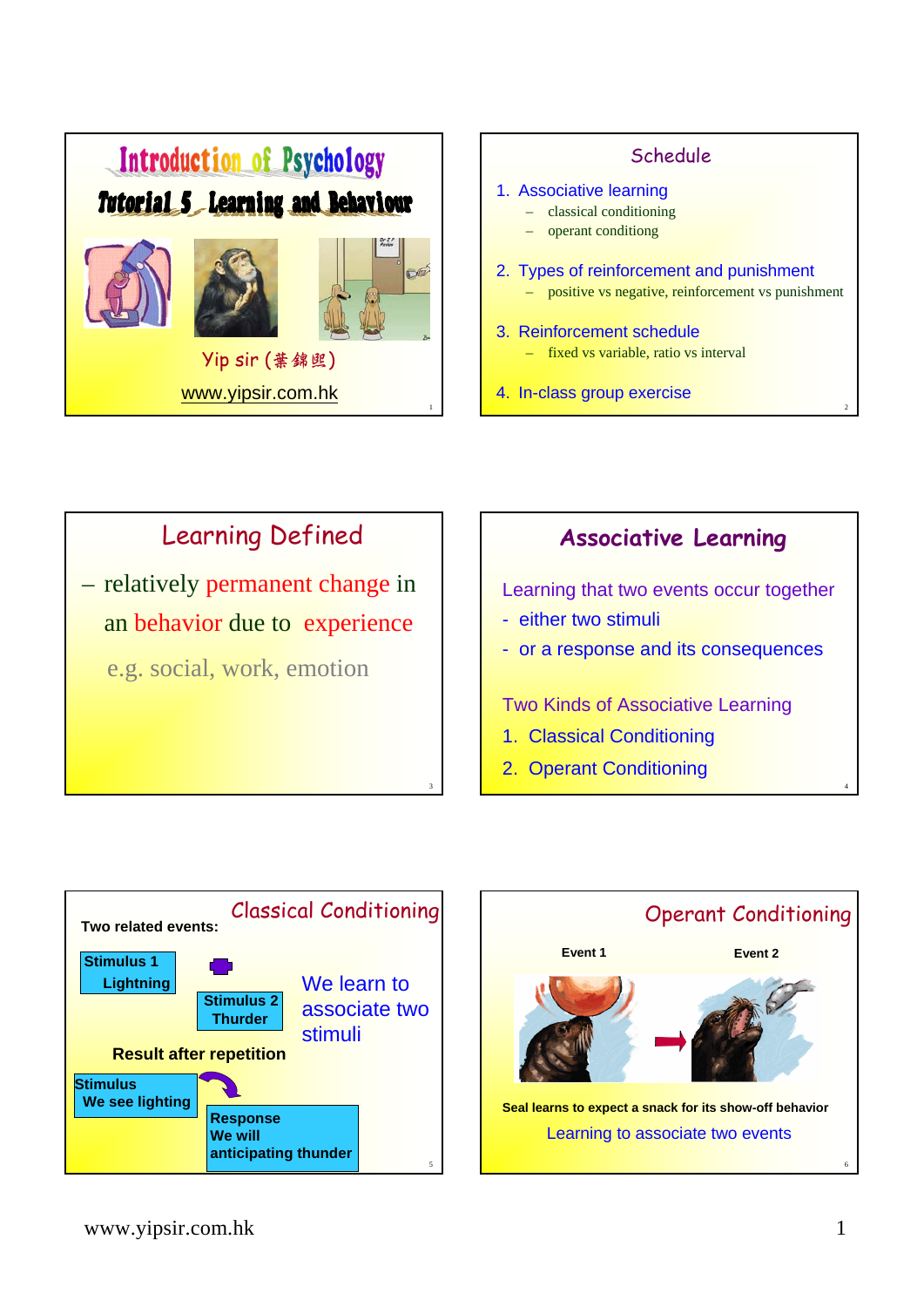#### Classical or Pavlovian Conditioning

Ivan Pavlov

- –1849-1936
- Russian physician / neurophysiologist



7

- studied digestive secretions
- invented Classical Conditioning









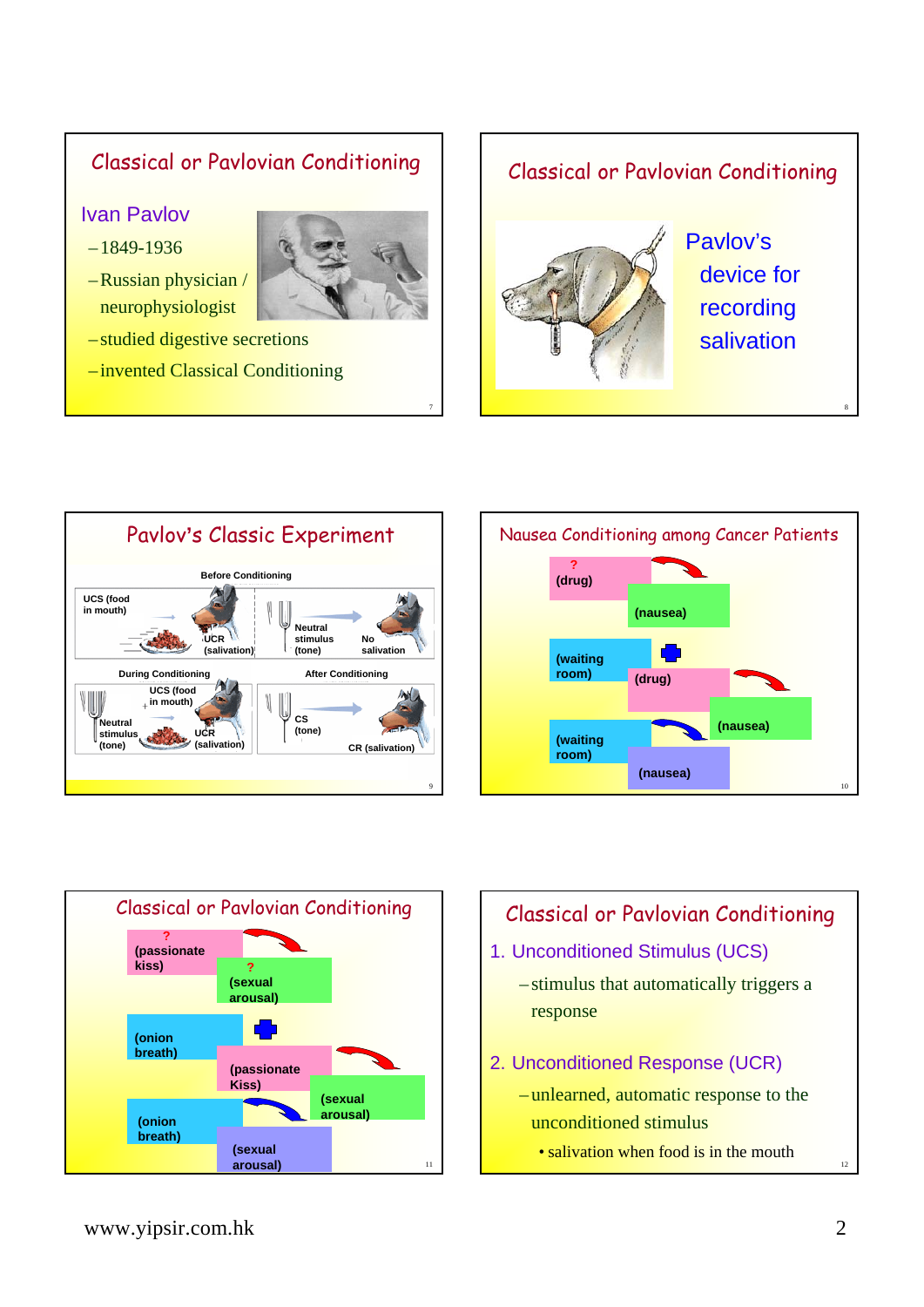## Classical or Pavlovian Conditioning

- 1. Conditioned Stimulus (CS)
	- an originally neutral stimulus that becomes associated with an UCS and therefore triggers a conditioned response

#### 2. Conditioned Response (CR)

– learned response to a previously neutral conditioned stimulus

## Classical or Pavlovian Conditioning

1. Acquisition

<sub>13</sub>

15

– the initial stage of learning, during which a response is established and gradually strengthened (smoking, drug, video game, gambling, hen phobia)

### Classical or Pavlovian Conditioning

- 2. Extinction
	- diminishing a conditioned response
	- occurs when an unconditioned stimulus does not follow a conditioned stimulus

## Classical or Pavlovian Conditioning

- 3. Spontaneous recovery
	- reappearance, after a rest period, of an extinguished conditioned response
- 4. Generalization
	- tendency for stimuli similar to the conditioned stimulus to evoke similar responses



| <b>Operant Conditioning</b>                 |             |  |
|---------------------------------------------|-------------|--|
|                                             |             |  |
| <b>Behavior</b>                             | Consequence |  |
| (?)?)<br>(?)?)                              | (???)       |  |
|                                             |             |  |
| Application:                                |             |  |
| 「操作過程 (operant procedure) 對兒童及青少年來說         |             |  |
| 是有效的治療策略,包括社會增強(social                      |             |  |
| reinforcement)、活動增強 (activities as          |             |  |
| reinforcement)、代幣增強 (token reinforcement)、團 |             |  |
| 體偶發事作、物質增強 (material reinforcement)<br>18   |             |  |

16